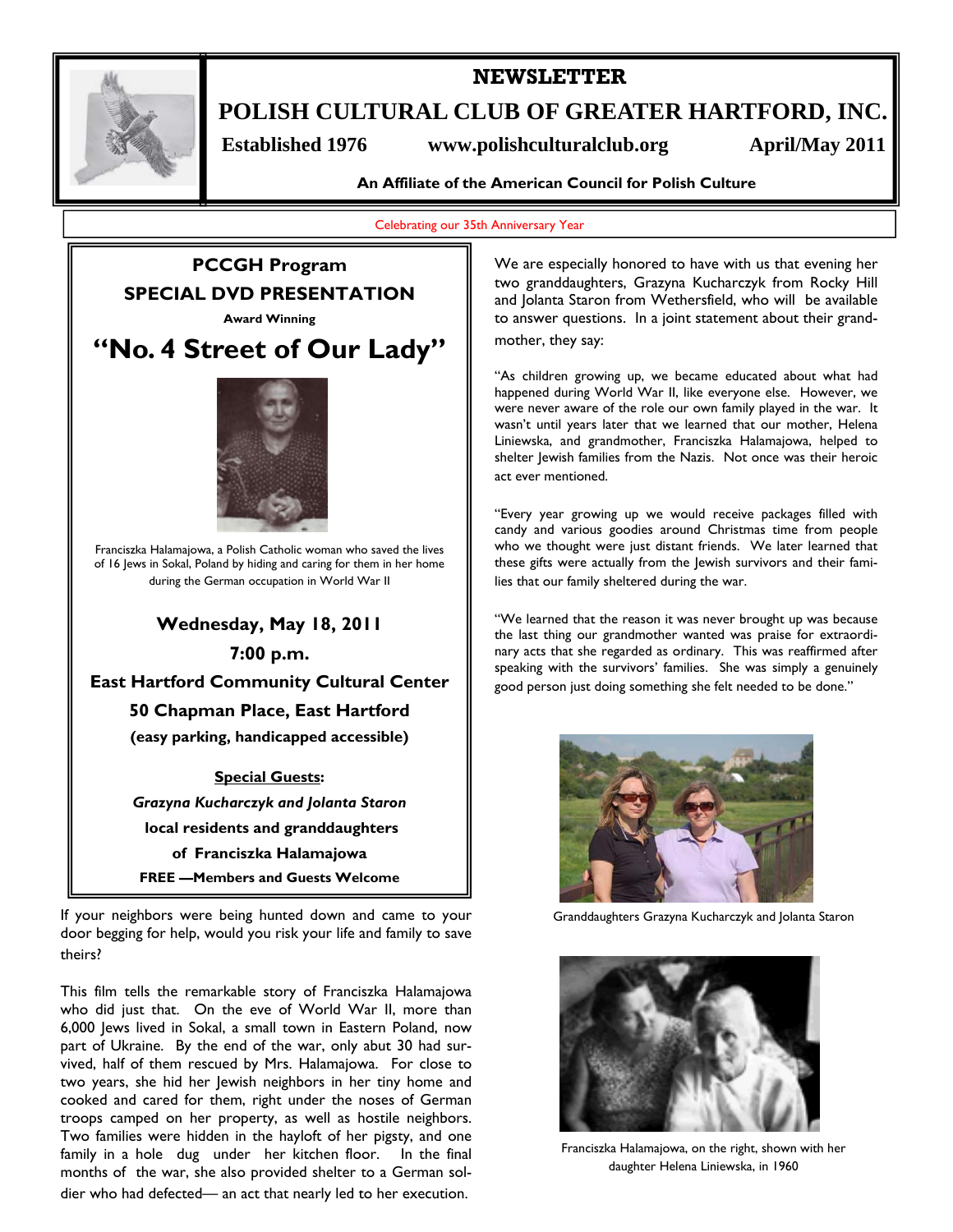

# **PRESIDENT'S MESSAGE**

April has finally come upon us and we can think of spring, warmer weather, flowers, and Easter. Last month's presentation by Kevin Wilcox of the Farmington Valley Nursery was well received and very informative. He certainly gave us great advice on caring for and preparing bushes and shrubs for this time of the year. As promised, the number for the UCONN Home & Garden Center is (860) 486-6271. I thank Pat Archie for setting up this splendid program. I also thank Maria Bruks for hosting the delicious refreshment table, Phyllis Stawiarski for her assistance, and the many members who brought in the goodies.

In lieu of an April program, members of the Club visited the Polish Center of Discovery and Learning in Chicopee, MA on April 9 to view the remarkable International Exhibit: KATYŃ: MASSA-CRE, POLITICS, AND MORALITY. Let us also remember the one year anniversary of the tragic plane crash in Smolensk on April 10, 2010, which took the lives of Poland's President, First Lady, the producer of the current exhibit Andrzej Przewozniak, as well as many government officials, military leaders, prominent personalities in business and the Church, as they were on their way to a ceremony to commemorate the Katyń victims.

Continuing with our mission to promote Polish culture, our program chairs are working hard to provide you with other superb events, e.g., May 3 "Polish Day at the Capitol," May 18 viewing of the multiple award winning film, "No. 4 Street of Our Lady," and September 18 "The Club's 35th Anniversary Celebration" at the Polish National Home. Mark these dates on your calendar and look for further details in this and upcoming newsletter issues.

I mentioned Easter in the beginning of this message, and yes, this is the time to follow other Polish traditions — the sharing of the blessed Easter egg, "pisanki" (egg decorating), and also the delicious babki, ham, kielbasa, and traditional Polish delicacies. So, I end by saying come to our programs, bring a friend, and enjoy.

Happy Blessed Easter to you all. "Wesołego Alleluja!"

Cliff Archie, President

#### **HELP SUPPORT THE FRANCISCAN MISSIONS**

I The Franciscan Friars are appealing for cancelled postage stamps. The I income from these stamps is used to support their mission work. Please help by saving all your cancelled postage stamps and sending them to:

Franciscan Mission Aid Department

143 East Pulaski Street

P. O. Box 100

Pulaski WI 54162-0100

**NEWSLETTER STAFF Editor: Frances Pudlo Assistant Editor : Anna-Mae Maglaty Staff: Carol Bogon Phelan, Nancy Yiznitsky** 

## *Page 2* **NEWSLETTER**

### **POLISH DAY AT THE STATE CAPITOL**

**Tuesday, May 3, 2011** 

 **at 11:00 a.m.** 

**State Capitol Hall of Flags and North Lobby FREE Admission** 

**Followed by a Luncheon —Polish National Home** 

**Cost: \$12.00** 

 **Luncheon Tickets: Gen Bednarz (860) 593-3494** 

 **Irene Dylag (860) 521-2432** 

 **Nancy Yiznitsky (860) 568-2044** 



**Committee: Mary Heslin, Patricia Kaczynski, Nancy Yiznitsky** 

Our Club has been honored once again by having two members selected for recognition:

**Anna-Mae Maglaty,** recent President of the Club, a long-standing Director of the American Council for Polish Culture, renowned educator, and unwavering promoter of Polish heritage, culture, and spirit throughout the Greater Hartford area.

**Edward Pawlowski** (posthumously) former Hartford City Councilman, World War II Veteran and recipient of the Purple Heart, long-time President of the Polish National Home, and advocate for Polish immigrants. He is the brother of member, Helen Gerron.

Hartford resident, Andrew Bogaski, is also being recognized. His involvement with, and commitment to, SS. Cyril and Methodius Church and the Polish National Home is of long duration and highly regarded.

#### **History of the Polish Constitution of 1791**

Two hundred and twenty years ago the independent, free, and sovereign Polish Lithuanian Commonwealth was threatened with partition and extinction by the absolute governments of Russia, Prussia, and Austria. Acting for the general welfare, the establishment of liberty, and the preservation of the country and its borders, Poland adopted the modern world's second Constitution after the Constitution of United States.

The Polish Constitution of May 3, 1791 was a political revolution brought about by non-violent means for the rights of man and for the authority of the nation to govern itself. While the Constitution was very short-lived, it took on great importance over the years, symbolizing the country's once great liberal tradition and the desire of Poles to be free and selfdetermining. Indeed, after the Communist takeover at the conclusion of the World War II, May 3rd was always one of the most decidedly antigovernment days.

Today, Poland is once again free from the shackles of tyranny and oppression because of its people's undying devotion to freedom and peace, as embodied in the 1791 Constitution. Even now, the Polish Constitution symbolizes the rights of man and continues to be a visible example of the world's need to be vigilant in the face of tyranny and oppression.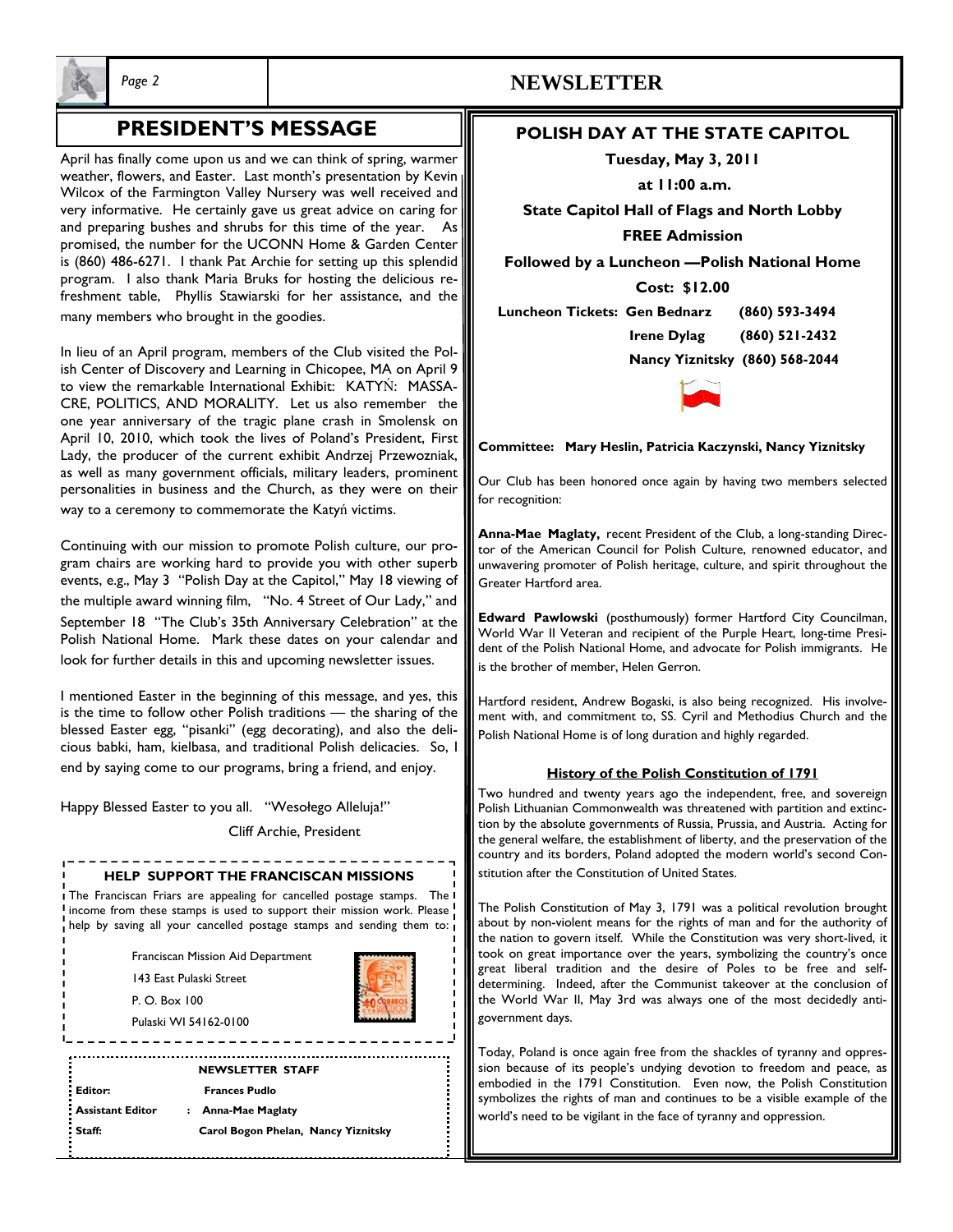# **DID YOU KNOW . . . ?** *Page 3*

## **POPE JOHN PAUL II IS BEATIFIED**

No one could have predicted the auspicious impact that would evolve on October 16, 1978 when a true Son of Poland, Karol Jozef Wojtyła, was elected as the 263rd successor to the Chair of St. Peter—the history of the world changed forever. Karol Wojtyła born in Wadowice, Poland on May 18, 1920, came from humble beginnings. Originally slated to study drama at Kraków's prestigious Jagiellonian University, he instead was forced to become a manual laborer when the school was closed in 1939 due to Nazi Occupation. It was a call to the priesthood in 1942, however, that found him studying secretly at a monastery in Kraków. In time, and with the end of World War II, Karol was ordained a priest. Beginning as a parish priest, he went on to study Theology, became a professor at the University of Lublin, and eventually was appointed Bishop and then Cardinal of Kraków.

Cardinal Wojtyła's love for his homeland permeated his life. The years of Soviet domination weighed heavily on him. A story is told of his determination to build a church in Nowa Huta, a steel town, only to have many obstacles placed in his path. His dream was realized in 1977 when thousands stood in the pouring rain as this church was finally consecrated.

Upon his ascendancy to the Papal Chair, it has been said that as Edward Gierek, the leader of communist Poland, was giving a political speech, an aide approached and whispered the news that Wojtyła had just been elected Pope. Gierek, absolutely shocked, is quoted as saying, "Jesus, Mary, . . . . we're done."

Throughout his almost twenty-seven years as Pope, John Paul II did much to advance the missionary spirit. He had more meetings with ordinary people and with leaders of Nations than any of his predecessors, and encouraged an exchange with Jewish people and with representatives of other religions. His private writings as well as Documents, Encyclicals, Apostolic Exhortations, and Letters are numerous and of great import.

Because young people were a particular favorite of his, he established World Youth Day in 1985, both nationally and internationally. World Youth Day offered opportunities for young people to become the bearers of hope for the future. In turn, he himself represented an outstanding model of holiness and humanity. During his Pontificate, John Paul II canonized 482 Saints and proclaimed 1,338 Blessed. It is most appropriate that the future Blessed John Paul II has been selected as the spiritual patron of World Youth Day 2011, which will be held on August 16-21 in Madrid, Spain.

The death of this beloved pope on April 2, 2005 initiated a period of great sorrow throughout the world at large. His Papacy changed the world in ways unprecedented. His support and mentoring of the Solidarity Movement in Poland resulted in the fall of Communism in Poland and eventually in Eastern Europe. It seems that Edward Gierek's apprehension rang true.

When Pope Benedict XVI signed the Beatification decree, plans for one of the great media events were put into place. The actual beatification is scheduled for Sunday, May 1, 2011 with Mass at 10:00 a.m. in St. Peter's Square. Following the Mass, the closed coffin, holding the mortal remains of the newly beatified John Paul II, will be displayed for public veneration inside St. Peter's Basilica. On May 5, the coffin will repose in the Basilica's Chapel of St. Sebastian.

To add further devotion to the beatification, the Knights of Columbus Museum in New Haven is presenting a new exhibition in the late Pope's honor called "A Tribute to John Paul II." It opened on the sixth anniversary of his death and will continue through June 30, 2011. The Museum is located at 1 State Street, New Haven, CT. The hours are from 10:00 a.m.-5:00 p.m. daily, and admission and parking are free. For further information, call (203) 865-0400 or visit their website: kocmuseum.org



A warm welcome (witamy) to new member:

### *Helen Olejarz of Vernon*

Membership cards are included in this Newsletter mailing for those who paid their dues for 2011. Please share a Club membership form, which can be found on our website, with anyone who is interested in celebrating Polish culture and heritage.

## **ACPC 50/50 FUNDRAISER RAFFLE**  *YOU COULD BE A WINNER!*

Once a year the American Council for Polish Culture (ACPC) appeals for support to supplement annual dues. This national raffle was designed to help benefit various ACPC scholarships as well as the Youth Leadership Conference. Raffle books are enclosed with this newsletter. Please do what you can to help. There have been many winners from CT! Tickets are 1 for \$5.00, 3 for \$10.00 or 6 for \$20.00. Checks should be made out to: *(PCCGH)* **and mailed to Mrs. Patricia Archie, 219 Arnold Drive, East Hartford, CT 06108.**